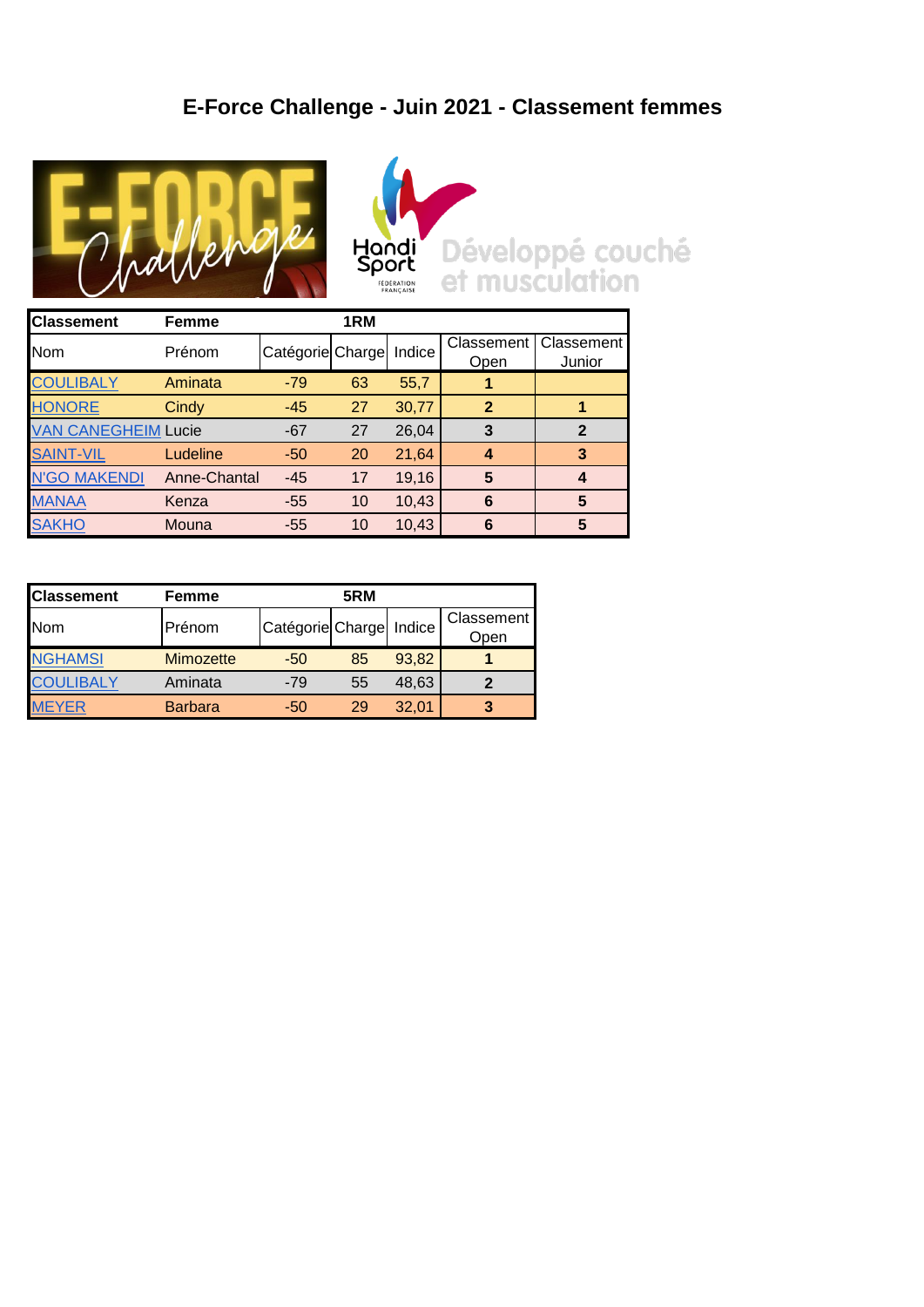## **E-Force Challenge - Juin 2021 Classement hommes**





| <b>1 RM</b>       | Homme                 |                  | <b>Classement</b> |        |                         |                |
|-------------------|-----------------------|------------------|-------------------|--------|-------------------------|----------------|
| Nom               | Prénom                | Catégorie Charge |                   | Indice | Open                    | Junior         |
| <b>ARABAT</b>     | <b>Rafik</b>          | $-88$            | 195               | 174,32 | $\overline{2}$          |                |
| <b>COPIN</b>      | <b>David</b>          | $-65$            | 125               | 128,1  | 3                       |                |
| <b>TOUVERON</b>   | Mathieu               | $-80$            | 125               | 116,53 | $\overline{\mathbf{4}}$ |                |
| <b>TRAORE</b>     | <b>Moussa</b>         | $-54$            | 89                | 103,52 | 5                       |                |
| <b>YILDIRIM</b>   | Hassan                | $-59$            | 96                | 102,99 | 6                       |                |
| <b>PRUVOST</b>    | Anthony               | $-80$            | 100               | 95,96  | $\overline{7}$          |                |
| <b>BLASCO</b>     | Gerald                | $-59$            | 84                | 91,62  | 8                       |                |
| <b>SCHREDER</b>   | Grégory               | $-107$           | 102,5             | 85,66  | 9                       | 1              |
| <b>BENSSOUM</b>   | <b>Badr-Eddine</b>    | $-72$            | 82                | 80,67  | 10                      |                |
| <b>LAMDAOUAR</b>  | Youssef               | $-107$           | 90                | 75,21  | 11                      | $\overline{2}$ |
| <b>QUEROU</b>     | <b>Alexis</b>         | $-80$            | 80                | 75,21  | 11                      |                |
| <b>FORCET</b>     | <b>Brandon</b>        | $-49$            | 43                | 53,36  | 13                      | 3              |
| <b>FLOREA</b>     | Adrian                | $-65$            | 50                | 52,39  | 14                      | 4              |
| <b>BAYRAM</b>     | Yusuf                 | $-65$            | 50                | 51,24  | 15                      | 5              |
| <b>PETET SIBY</b> | Ismaël                | $-59$            | 43                | 46,13  | 16                      | $6\phantom{1}$ |
| <b>MOULINE</b>    | Yassine               | $-49$            | 35                | 41,99  | 17                      | $\overline{7}$ |
| <b>RABGYAL</b>    | Tenpa                 | $-59$            | 35                | 38,84  | 18                      | 8              |
| <b>ESSADI</b>     | Aymen                 | $-59$            | 31                | 33,53  | 19                      | 9              |
| <b>DALMAT</b>     | <b>Karl Alexander</b> | $-49$            | 10                | 12,27  | 20                      | 10             |
| <b>CISSE</b>      | Junior                | $-49$            | 10                | 12,27  | 20                      | 10             |
| <b>NIMALAN</b>    | Nivethan              | $-72$            | 10                | 10,04  | 22                      | 12             |

| <b>5 RM</b>       | <b>Homme</b>       |                  | Classement |        |                |              |
|-------------------|--------------------|------------------|------------|--------|----------------|--------------|
| <b>Nom</b>        | Prénom             | Catégorie Charge |            | Indice | Open           | Junior       |
| <b>COPIN</b>      | David              | $-65$            | 113        | 115,8  | 1              |              |
| <b>TRAORE</b>     | Moussa             | $-54$            | 80         | 93,05  | $\overline{2}$ |              |
| <b>YILDIRIM</b>   | Hassan             | $-59$            | 85         | 91,19  | 3              |              |
| <b>AUJARD</b>     | <b>Xavier</b>      | $-72$            | 85         | 86,49  | 4              |              |
| <b>PRUVOST</b>    | Anthony            | $-80$            | 90         | 86,39  | 5              |              |
| <b>DOLET</b>      | <b>MAXIME</b>      | $-97$            | 85         | 74,19  | 6              |              |
| <b>QUEROU</b>     | <b>Alexis</b>      | $-80$            | 75         | 70,51  | $\overline{7}$ |              |
| <b>BENSSOUM</b>   | <b>Badr-Eddine</b> | $-72$            | 69         | 67,88  | 8              |              |
| <b>FLOREA</b>     | Adrian             | $-65$            | 43         | 45,06  | 9              | 1            |
| <b>BAYRAM</b>     | Yusuf              | $-65$            | 43         | 44,07  | 10             | $\mathbf{2}$ |
| <b>PETET SIBY</b> | Ismaël             | $-59$            | 35         | 37,55  | 11             | 3            |
| <b>MOULINE</b>    | Yassine            | $-49$            | 28         | 33,6   | 12             | 4            |
| <b>ESSADI</b>     | Aymen              | $-59$            | 26         | 28,12  | 13             | 5            |
| <b>YAAGOUBI</b>   | <b>Hilal</b>       | $-54$            | 17         | 19,39  | 14             | 6            |